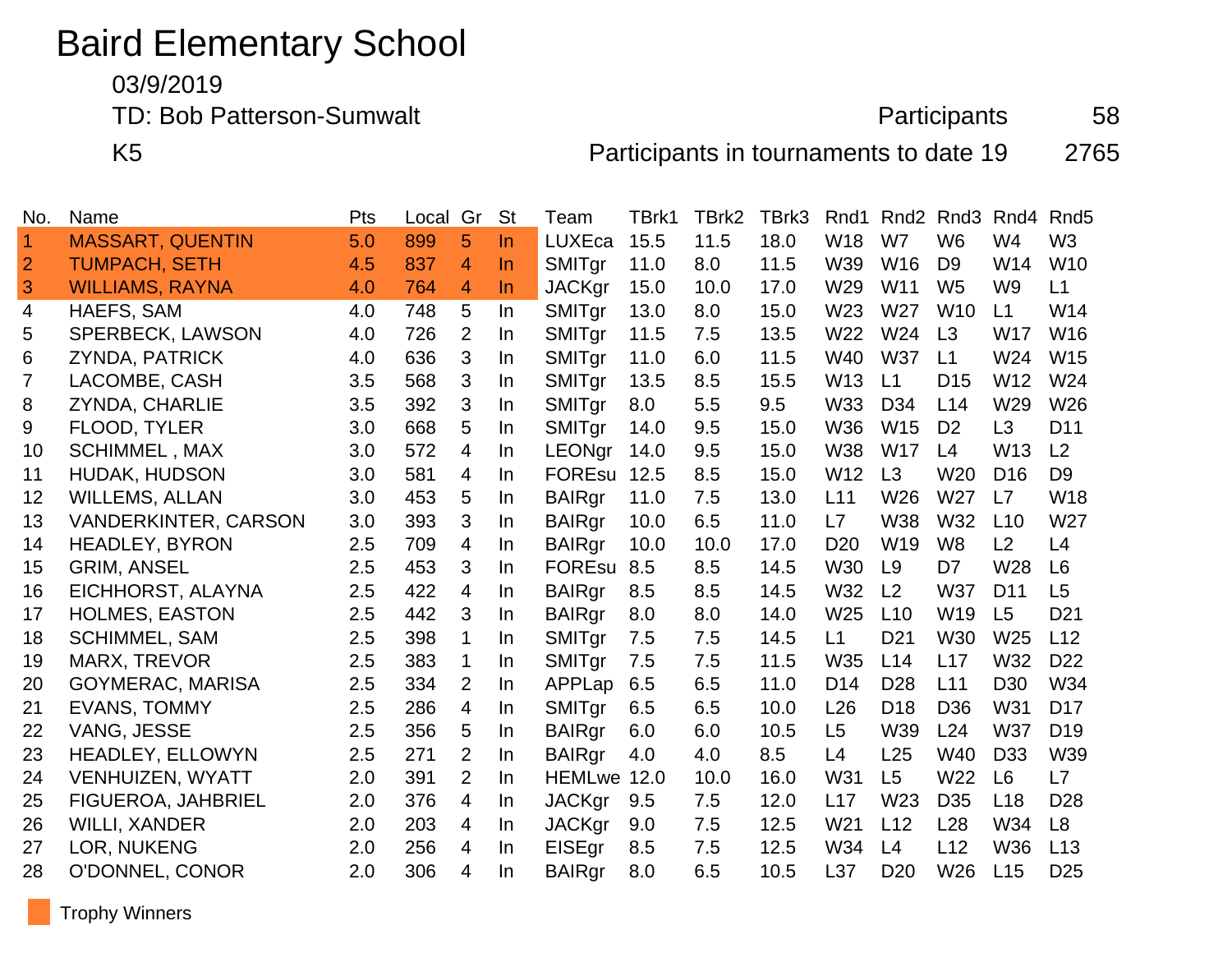| 29 | CASTELLANO, EDUARDO    | 2.0 | 199 | 5             | -In | <b>BAIRgr</b> | 7.5 | 6.5 | 11.5 | L3              | D <sub>36</sub> | W33             | L8              | D32             |
|----|------------------------|-----|-----|---------------|-----|---------------|-----|-----|------|-----------------|-----------------|-----------------|-----------------|-----------------|
| 30 | KELLAR, OLIVIA         | 2.0 | 244 | 4             | -In | <b>BAIRgr</b> | 7.0 | 6.5 | 9.5  | L <sub>15</sub> | D <sub>33</sub> | L <sub>18</sub> | D <sub>20</sub> | W40             |
| 31 | HENNIGAN, JADEN        | 2.0 | 117 | 3             | -In | <b>BAIRgr</b> | 5.5 | 4.5 | 8.0  | L24             | L32             | W38             | L21             | W36             |
| 32 | <b>SCHELLIN, ASA</b>   | 1.5 | 189 | 3             | -In | <b>JACKgr</b> | 9.0 | 7.0 | 12.0 | L <sub>16</sub> | W31             | L <sub>13</sub> | L <sub>19</sub> | D <sub>29</sub> |
| 33 | FLORES-TORRES, ADRIANA | 1.5 | 121 | 5             | -In | <b>JACKgr</b> | 7.5 | 6.5 | 11.0 | L8              | D <sub>30</sub> | L29             | D <sub>23</sub> | D <sub>38</sub> |
| 34 | DRESANG, SERENITY      | 1.5 | 160 | 4             | -In | <b>BAIRgr</b> | 7.0 | 6.5 | 10.5 | L27             | D <sub>8</sub>  | W39             | L26             | L <sub>20</sub> |
| 35 | LEE, KEVIN             | 1.5 | 520 | 3             | -In | <b>BAIRgr</b> | 2.5 | 2.5 | 5.0  | L <sub>19</sub> | W40             | D <sub>25</sub> | -U-             | -U-             |
| 36 | <b>EVANS, NICHOLAS</b> | 1.0 | 100 | $\mathcal{P}$ | -In | <b>JACKgr</b> | 8.5 | 6.5 | 11.5 | L9              | D <sub>29</sub> | D <sub>21</sub> | l 27            | L31             |
| 37 | LeSAGE, RILEY          | 1.0 | 220 | 4             | -In | CHAPgr 7.0    |     | 7.0 | 11.0 | W <sub>28</sub> | L6              | L16             | l 22            | -N-             |
| 38 | ROBLERO, STEPHANIE     | 1.0 | 100 | 4             | -In | <b>EISEbe</b> | 7.0 | 6.5 | 10.0 | L10             | L13             | L31             | D40             | D <sub>33</sub> |
| 39 | LINCOLN, CHLOE         | 1.0 | 100 | 5             | -In | <b>EISEgr</b> | 6.5 | 6.5 | 11.0 | L2              | L22             | L34             | -B-             | L <sub>23</sub> |
| 40 | <b>MATHES, LUCAS</b>   | 0.5 | 100 |               | -In | <b>JACKgr</b> | 8.0 | 7.0 | 12.0 | L6              | L35             | L23             | D <sub>38</sub> | L30             |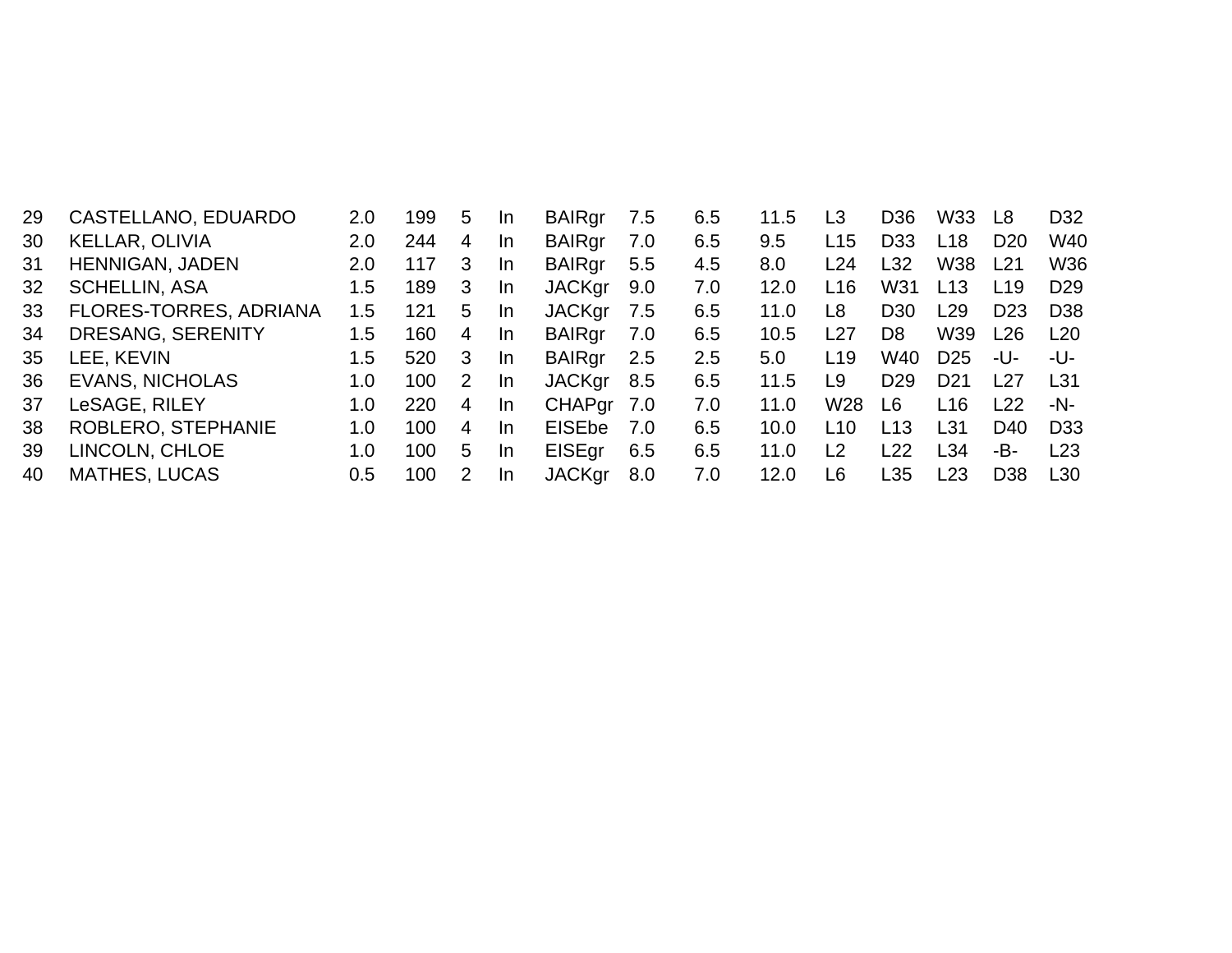## K12 Individual Standings

| No.               | Name                         | <b>Pts</b> | Local | Gr             | <b>St</b> | Team          | TBrk1 | TBrk2 | TBrk3 | Rnd1           | Rnd <sub>2</sub> | Rnd3            | Rnd4            | Rnd <sub>5</sub> |
|-------------------|------------------------------|------------|-------|----------------|-----------|---------------|-------|-------|-------|----------------|------------------|-----------------|-----------------|------------------|
| $\overline{1}$    | PHAXAYSENG, ELIJAH           | 4.0        | 1159  | 9              | $\ln$     | PREBgr        | 14.0  | 10.0  | 16.0  | W11            | W <sub>3</sub>   | W4              | W9              | L <sub>2</sub>   |
| $\overline{2}$    | <b>BECKER, ISAIAH</b>        | 4.0        | 1007  | 5              | In.       | <b>LEONgr</b> | 13.5  | 9.5   | 16.0  | W6             | L4               | W7              | W8              | W1               |
| 3                 | <b>SCHULIST, NOAH</b>        | 4.0        | 968   | 6              | In.       | APPLap        | 10.5  | 6.5   | 12.5  | W13            | L1               | W <sub>11</sub> | W12             | W <sub>9</sub>   |
| $\overline{4}$    | CRUZ, JOVANNY                | $3.5\,$    | 940   | 8              | In        | <b>EDISgr</b> | 13.5  | 9.5   | 14.5  | W16            | W <sub>2</sub>   | L1              | D <sub>5</sub>  | W11              |
| 5                 | <b>GOYMERAC, CHRISTOPHER</b> | 3.5        | 881   | 6              | In.       | APPLap        | 12.0  | 8.5   | 14.5  | W7             | L <sub>8</sub>   | W <sub>6</sub>  | D <sub>4</sub>  | W <sub>10</sub>  |
| 6                 | VANDENAVOND, ANREW           | 3.0        | 684   | 6              | In.       | SMITgr        | 12.0  | 8.0   | 12.5  | L2             | W18              | L <sub>5</sub>  | W14             | W <sub>8</sub>   |
|                   | PHILLIPS, HENRY              | 3.0        | 610   | $\mathbf{7}$   | In.       | <b>SMITgr</b> | 10.5  | 6.5   | 11.0  | L <sub>5</sub> | W16              | L <sub>2</sub>  | W18             | W12              |
| 8                 | YANG, TAEREN                 | 2.5        | 822   | 9              | In.       | PREBgr        | 9.0   | 9.0   | 15.5  | W10            | W <sub>5</sub>   | D <sub>9</sub>  | L <sub>2</sub>  | L <sub>6</sub>   |
| 9                 | <b>WILLIAMS, ABBIE</b>       | $2.5\,$    | 872   | $\mathbf{7}$   | In.       | <b>LOMBgr</b> | 8.5   | 8.5   | 14.5  | W12            | W17              | D <sub>8</sub>  | L1              | L3               |
| 10                | <b>URMANSKI, NICHOLAS</b>    | $2.5\,$    | 743   | 6              | In.       | SMITgr        | 6.5   | 6.5   | 11.0  | L8             | D <sub>13</sub>  | W14             | W16             | L <sub>5</sub>   |
| 11                | URMANSKI, BRAYDEN            | $2.0\,$    | 987   | $\overline{7}$ | In.       | SMITgr        | 11.5  | 9.5   | 15.5  | L1             | W14              | L3              | W <sub>13</sub> | L <sub>4</sub>   |
| $12 \overline{ }$ | <b>VANNES, AIDAN</b>         | 2.0        | 577   | 6              | In.       | FRANgr        | 8.5   | 7.5   | 12.5  | L <sub>9</sub> | W15              | W17             | L <sub>3</sub>  | L7               |
| 13                | EVERARD, AUSTIN              | $2.0\,$    | 543   | $\overline{7}$ | In.       | FRANgr        | 6.0   | 5.5   | 10.0  | L <sub>3</sub> | D <sub>10</sub>  | D <sub>18</sub> | L11             | W16              |
| 14                | EVERARD, RJ                  | $2.0\,$    | 372   | 8              | -In       | FRANgr        | 6.0   | 5.5   | 9.0   | W15            | L11              | L10             | L <sub>6</sub>  | <b>W18</b>       |
| 15                | SINCLAIR, DOMINIC            | $2.0\,$    | 100   | $\overline{7}$ | -In       | BAYVgr        | 3.0   | 3.0   | 5.0   | L14            | L12              | L16             | -B-             | -B-              |
| 16                | LUKASIK, ZOE                 | 1.0        | 333   | 6              | <u>In</u> | <b>LOMBgr</b> | 8.5   | 7.5   | 12.0  | L4             | L7               | W15             | L10             | L13              |
| 17                | DRESANG, TALON               | 1.0        | 719   | 8              | <u>In</u> | <b>SMITgr</b> | 2.5   | 2.5   | 5.0   | W18            | L9               | L12             | -U-             | -U-              |
| 18                | <b>ZEPNICK, MASON</b>        | 0.5        | 423   |                | -In       | <b>LOMBgr</b> | 9.0   | 7.0   | 12.0  | L17            | L <sub>6</sub>   | D <sub>13</sub> | L7              | L14              |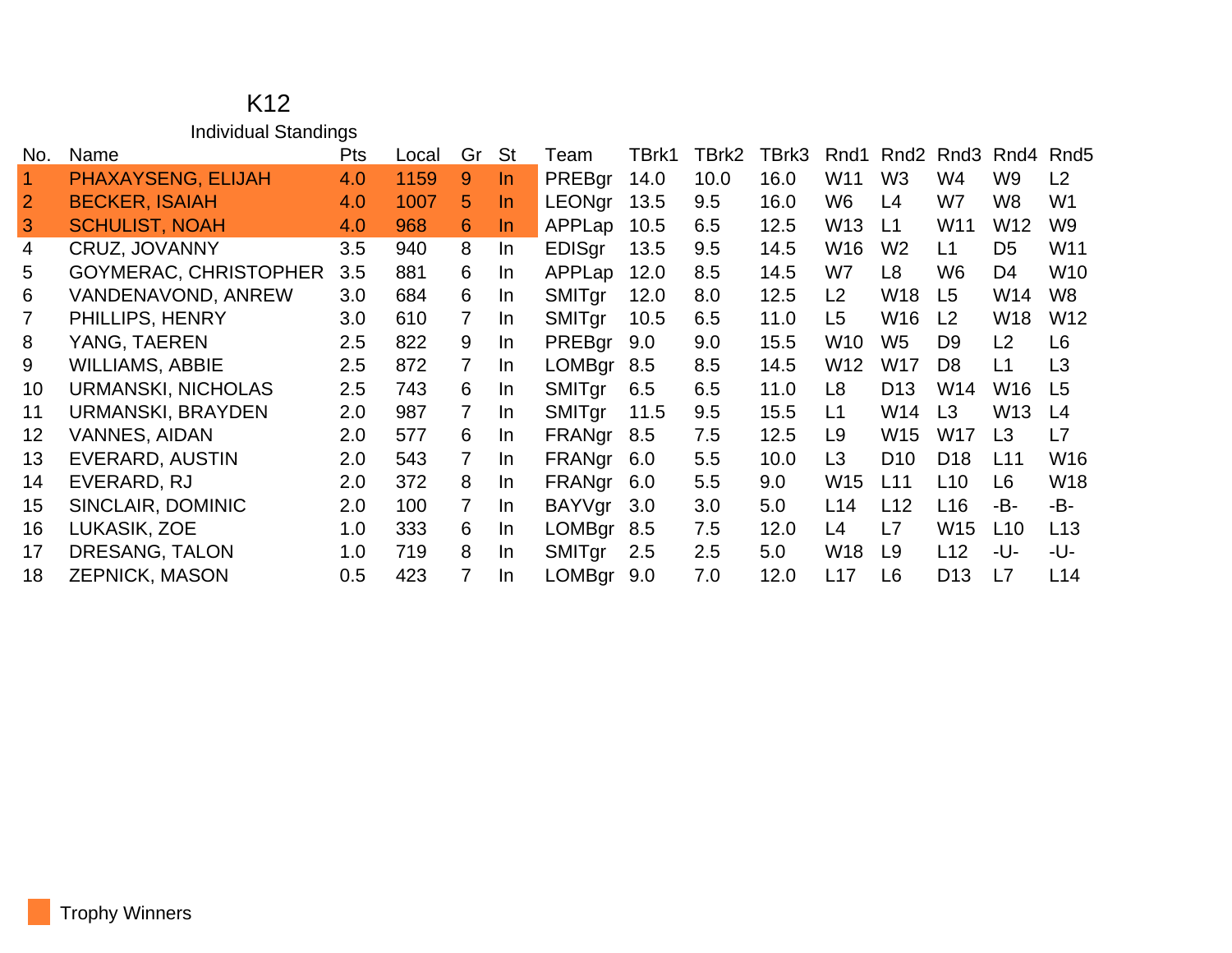| K5                    |
|-----------------------|
| <b>Team Standings</b> |

| <b>PIc</b>     | Name (Players: Top 4 used)                                                                                                                                           | Score | Med  | Solk | SBx2 | Cum  |
|----------------|----------------------------------------------------------------------------------------------------------------------------------------------------------------------|-------|------|------|------|------|
| $\mathbf{1}$   | Red Smith Middle School, Gree (10)<br><b>TUMPACH, SETH (4.5,837)</b><br>HAEFS, SAM (4.0,748)<br>SPERBECK, LAWSON (4.0,726)<br>ZYNDA, PATRICK (4.0,636)               | 16.5  | 29.5 | 51.5 | 72.0 | 50.5 |
| $\overline{2}$ | <b>BAIRD ELEMENTARY SCHOOL, GREEN (13)</b>                                                                                                                           | 11.0  | 32.5 | 55.5 | 45.5 | 34.5 |
|                | WILLEMS, ALLAN (3.0,453)<br>VANDERKINTER, CARSON (3.0,393)<br>HEADLEY, BYRON (2.5,709)<br>EICHHORST, ALAYNA (2.5,422)                                                |       |      |      |      |      |
| 3              | ANNIE JACKSON ELEMENTARY, GREEN (7)<br>WILLIAMS, RAYNA (4.0,764)<br><b>WILLI, XANDER (2.0,203)</b><br>FIGUEROA, JAHBRIEL (2.0,376)<br><b>SCHELLIN, ASA (1.5,189)</b> | 9.5   | 32.0 | 53.5 | 47.5 | 31.5 |
| 4              | <b>FOREST GLEN ELEMENTARY, SUAMIC (2)</b><br>HUDAK, HUDSON (3.0,581)<br>GRIM, ANSEL (2.5,453)                                                                        | 5.5   | 17.0 | 29.5 | 28.0 | 18.0 |
| 5              | Eisenhower Elementary, Green Ba (2)<br>LOR, NUKENG (2.0,256)<br>LINCOLN, CHLOE (1.0,100)                                                                             | 3.0   | 14.0 | 23.5 | 5.0  | 8.0  |